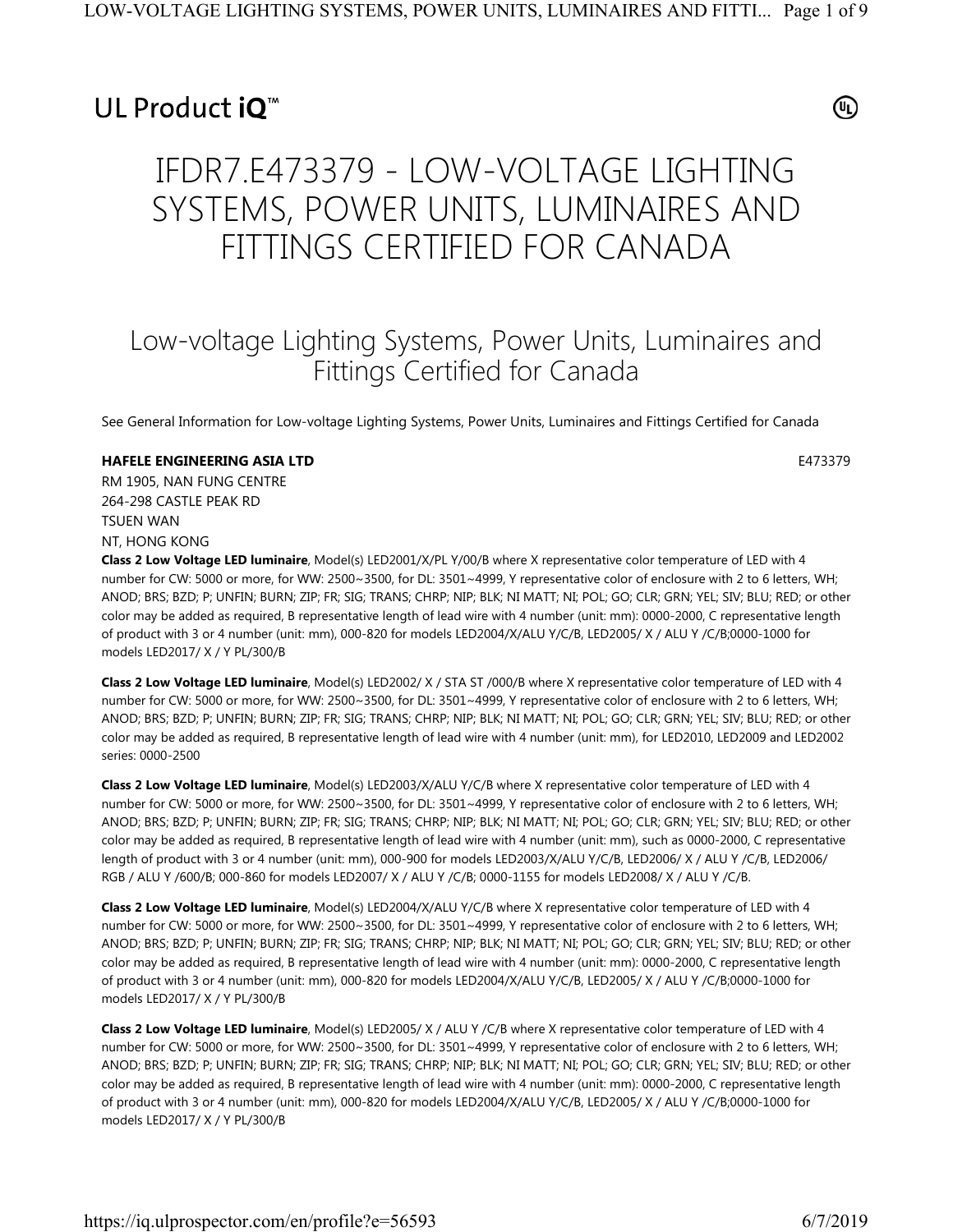**Class 2 Low Voltage LED luminaire**, Model(s) LED2006/ RGB / ALU Y /C/B where X representative color temperature of LED with 4 number for CW: 5000 or more, for WW: 2500~3500, for DL: 3501~4999, Y representative color of enclosure with 2 to 6 letters, WH; ANOD; BRS; BZD; P; UNFIN; BURN; ZIP; FR; SIG; TRANS; CHRP; NIP; BLK; NI MATT; NI; POL; GO; CLR; GRN; YEL; SIV; BLU; RED; or other color may be added as required., B representative length of lead wire with 4 number (unit: mm), such as 0000-2000., C representative length of product with 3 or 4 number (unit: mm), 000-900 for models LED2003/X/ALU Y/C/B, LED2006/ X / ALU Y /C/B, LED2006/ RGB / ALU Y /600/B; 000-860 for models LED2007/ X / ALU Y /C/B; 0000-1155 for models LED2008/ X / ALU Y /C/B.

**Class 2 Low Voltage LED luminaire**, Model(s) LED2006/X / ALU Y /C/B where X representative color temperature of LED with 4 number for CW: 5000 or more, for WW: 2500~3500, for DL: 3501~4999., Y representative color of enclosure with 2 to 6 letters, WH; ANOD; BRS; BZD; P; UNFIN; BURN; ZIP; FR; SIG; TRANS; CHRP; NIP; BLK; NI MATT; NI; POL; GO; CLR; GRN; YEL; SIV; BLU; RED; or other color may be added as required, B representative length of lead wire with 4 number (unit: mm), such as 0000-2000, C representative length of product with 3 or 4 number (unit: mm), 000-900 for models LED2003/X/ALU Y/C/B, LED2006/ X / ALU Y /C/B, LED2006/ RGB / ALU Y /600/B; 000-860 for models LED2007/ X / ALU Y /C/B; 0000-1155 for models LED2008/ X / ALU Y /C/B

**Class 2 Low Voltage LED luminaire**, Model(s) LED2007/ X / ALU Y /C/B where X representative color temperature of LED with 4 number for CW: 5000 or more, for WW: 2500~3500, for DL: 3501~4999., Y representative color of enclosure with 2 to 6 letters, WH; ANOD; BRS; BZD; P; UNFIN; BURN; ZIP; FR; SIG; TRANS; CHRP; NIP; BLK; NI MATT; NI; POL; GO; CLR; GRN; YEL; SIV; BLU; RED; or other color may be added as required, B representative length of lead wire with 4 number (unit: mm), such as 0000-2000, C representative length of product with 3 or 4 number (unit: mm), 000-900 for models LED2003/X/ALU Y/C/B, LED2006/ X / ALU Y /C/B, LED2006/ RGB / ALU Y /600/B; 000-860 for models LED2007/ X / ALU Y /C/B; 0000-1155 for models LED2008/ X / ALU Y /C/B.

**Class 2 Low Voltage LED luminaire**, Model(s) LED2008/ X / ALU Y /C/B where X representative color temperature of LED with 4 number for CW: 5000 or more, for WW: 2500~3500, for DL: 3501~4999., Y representative color of enclosure with 2 to 6 letters, WH; ANOD; BRS; BZD; P; UNFIN; BURN; ZIP; FR; SIG; TRANS; CHRP; NIP; BLK; NI MATT; NI; POL; GO; CLR; GRN; YEL; SIV; BLU; RED; or other color may be added as required., B representative length of lead wire with 4 number (unit: mm), such as 0000-2000, C representative length of product with 3 or 4 number (unit: mm), 000-900 for models LED2003/X/ALU Y/C/B, LED2006/ X / ALU Y /C/B, LED2006/ RGB / ALU Y /600/B; 000-860 for models LED2007/ X / ALU Y /C/B; 0000-1155 for models LED2008/ X / ALU Y /C/B

**Class 2 Low Voltage LED luminaire**, Model(s) LED2009/RGB/ STA ST/000/B where X representative color temperature of LED with 4 number for CW: 5000 or more, for WW: 2500~3500, for DL: 3501~4999, Y representative color of enclosure with 2 to 6 letters, WH; ANOD; BRS; BZD; P; UNFIN; BURN; ZIP; FR; SIG; TRANS; CHRP; NIP; BLK; NI MATT; NI; POL; GO; CLR; GRN; YEL; SIV; BLU; RED; or other color may be added as required, B representative length of lead wire with 4 number (unit: mm), for LED2010, LED2009 and LED2002 series: 0000-2500

**Class 2 Low Voltage LED luminaire**, Model(s) LED2010/RGB/STA ST/52/B where X representative color temperature of LED with 4 number for CW: 5000 or more, for WW: 2500~3500, for DL: 3501~4999, Y representative color of enclosure with 2 to 6 letters, WH; ANOD; BRS; BZD; P; UNFIN; BURN; ZIP; FR; SIG; TRANS; CHRP; NIP; BLK; NI MATT; NI; POL; GO; CLR; GRN; YEL; SIV; BLU; RED; or other color may be added as required, B representative length of lead wire with 4 number (unit: mm), for LED2010, LED2009 and LED2002 series: 0000-2500.

**Class 2 Low Voltage LED luminaire**, Model(s) LED2011/X/Y/75/000 where X representative color temperature of LED with 4 numbers for CW: 5000 or more, WW: 2500~3500 and DL: 3501~4999, Y representative color of enclosure with 2 to 6 letters, WH; ANOD; BRS; BZD; P; UNFIN; BURN; ZIP; FR; SIG; TRANS; CHRP; NIP; BLK; NI MATT; NI; POL; GO; CLR; GRN; YEL; SIV; BLU; RED; or other color may be added as required.C representative length of product with 4 number (unit: mm), 0000-2000 for models LED2011/V/X/Y/C/000, LED2012/RGB/Y/C/000.

**Class 2 Low Voltage LED luminaire**, Model(s) LED2011/X/Y/C/000 where X representative color temperature of LED with 4 numbers for CW: 5000 or more, WW: 2500~3500 and DL: 3501~4999, Y representative color of enclosure with 2 to 6 letters, WH; ANOD; BRS; BZD; P; UNFIN; BURN; ZIP; FR; SIG; TRANS; CHRP; NIP; BLK; NI MATT; NI; POL; GO; CLR; GRN; YEL; SIV; BLU; RED; or other color may be added as required, C representative length of product with 4 number (unit: mm), 0000-2000 for models LED2011/V/X/Y/C/000, LED2012/RGB/Y/C/000

**Class 2 Low Voltage LED luminaire**, Model(s) LED2012/RGB/Y/C/000 where X representative color temperature of LED with 4 numbers for CW: 5000 or more, WW: 2500~3500 and DL: 3501~4999, Y representative color of enclosure with 2 to 6 letters, WH; ANOD; BRS; BZD; P; UNFIN; BURN; ZIP; FR; SIG; TRANS; CHRP; NIP; BLK; NI MATT; NI; POL; GO; CLR; GRN; YEL; SIV; BLU; RED; or other color may be added as required, C representative length of product with 4 number (unit: mm), 0000-2000 for models LED2011/V/X/Y/C/000, LED2012/RGB/Y/C/000.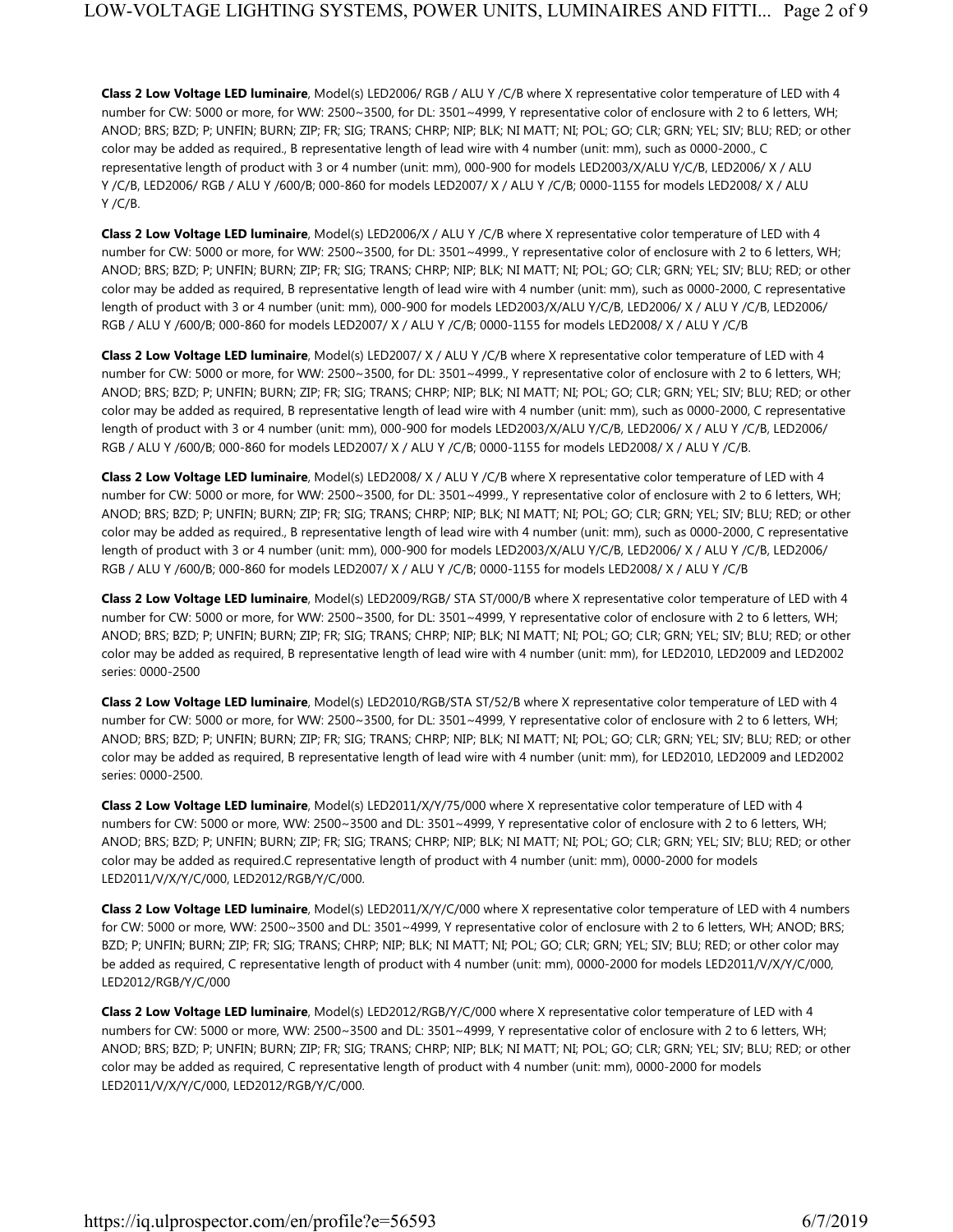**Class 2 Low Voltage LED luminaire**, Model(s) LED2017/ X / Y PL/C/B where X representative color temperature of LED with 4 number for CW: 5000 or more, for WW: 2500~3500, for DL: 3501~4999, Y representative color of enclosure with 2 to 6 letters, WH; ANOD; BRS; BZD; P; UNFIN; BURN; ZIP; FR; SIG; TRANS; CHRP; NIP; BLK; NI MATT; NI; POL; GO; CLR; GRN; YEL; SIV; BLU; RED; or other color may be added as required, B representative length of lead wire with 4 number (unit: mm): 0000-2000, C representative length of product with 3 or 4 number (unit: mm), 000-820 for models LED2004/X/ALU Y/C/B, LED2005/ X / ALU Y /C/B;0000-1000 for models LED2017/ X / Y PL/300/B

**Class 2 Low Voltage LED luminaire**, Model(s) LED2018/ X /Y/450/B/HOLE MOUNT where X representative color temperature of LED with 4 number for CW: 5000 or more, for WW: 2500~3500, for DL: 3501~4999, Y representative color of enclosure with 2 to 6 letters, WH; ANOD; BRS; BZD; P; UNFIN; BURN; ZIP; FR; SIG; TRANS; CHRP; NIP; BLK; NI MATT; NI; POL; GO; CLR; GRN; YEL; SIV; BLU; RED; or other color may be added as required, B representative length of lead wire with 4 number (unit: mm): 0000-2000, C representative length of product with 3 or 4 number (unit: mm), 000-820 for models LED2004/X/ALU Y/C/B, LED2005/ X / ALU Y /C/B;0000-1000 for models LED2017/ X / Y PL/300/B

**Class 2 Low Voltage LED luminaire**, Model(s) LED2018/ X /Y/450/B/SURFACE where X representative color temperature of LED with 4 number for CW: 5000 or more, for WW: 2500~3500, for DL: 3501~4999, Y representative color of enclosure with 2 to 6 letters, WH; ANOD; BRS; BZD; P; UNFIN; BURN; ZIP; FR; SIG; TRANS; CHRP; NIP; BLK; NI MATT; NI; POL; GO; CLR; GRN; YEL; SIV; BLU; RED; or other color may be added as required, B representative length of lead wire with 4 number (unit: mm): 0000-2000, C representative length of product with 3 or 4 number (unit: mm), 000-820 for models LED2004/X/ALU Y/C/B, LED2005/ X / ALU Y /C/B;0000-1000 for models LED2017/ X / Y PL/300/B

**Class 2 Low Voltage LED luminaire**, Model(s) LED2575/X/Y/C/B where X representative color temperature of LED (2600-3400K for WW; 3400-5700K for DL; 5700-6500K for CW., Y representative LED PCB color with 2 to 6 letters, WH, FR, SIG, BLK, CLR, RED, YEL, BLU, TRANS, CHRP. Other colors/finishes may be added as required., C representative length of completely light: Max. 1848 mm, B representative length of lead wire with 4 numbers 0000-2000 mm.

**Class 2 Low Voltage LED luminaire**, Model(s) LED3001/X/ALU Y/000/B where X representative color temperature of LED with 4 numbers, for CW: 5000 or more, WW: 2500~3500, DL: 3501~4999; Y representative color of enclosure with 2 to 6 letters, WH; ANOD; BRS; BZD; P; UNFIN; BURN; ZIP; FR; SIG; TRANS; CHRP; NIP; BLK; NI MATT; NI; POL; GO; CLR; GRN; YEL; SIV; BLU; RED; or other color may be added as required; B representative length of lead wire with 4 numbers, 0000-2500 (unit: mm)

**Class 2 Low Voltage LED luminaire**, Model(s) LED3002/X/ALU Y/000/B where X representative color temperature of LED with 4 numbers, for CW: 5000 or more, WW: 2500~3500, DL: 3501~4999; Y representative color of enclosure with 2 to 6 letters, WH; ANOD; BRS; BZD; P; UNFIN; BURN; ZIP; FR; SIG; TRANS; CHRP; NIP; BLK; NI MATT; NI; POL; GO; CLR; GRN; YEL; SIV; BLU; RED; or other color may be added as required; B representative length of lead wire with 4 numbers, 0000-2500 (unit: mm)

**Class 2 Low Voltage LED luminaire**, Model(s) LED3003/X/PL Y/000/B where X representative color temperature of LED with 4 numbers, for CW: 5000 or more, WW: 2500~3500, DL: 3501~4999; Y representative color of enclosure with 2 to 6 letters, WH; ANOD; BRS; BZD; P; UNFIN; BURN; ZIP; FR; SIG; TRANS; CHRP; NIP; BLK; NI MATT; NI; POL; GO; CLR; GRN; YEL; SIV; BLU; RED; or other color may be added as required; B representative length of lead wire with 4 numbers, 0000-2500 (unit: mm)

**Class 2 Low Voltage LED luminaire**, Model(s) LED3004/X/PL Y/000/B where X representative color temperature of LED with 4 numbers, for CW: 5000 or more, WW: 2500~3500, DL: 3501~4999; Y representative color of enclosure with 2 to 6 letters, WH; ANOD; BRS; BZD; P; UNFIN; BURN; ZIP; FR; SIG; TRANS; CHRP; NIP; BLK; NI MATT; NI; POL; GO; CLR; GRN; YEL; SIV; BLU; RED; or other color may be added as required; B representative length of lead wire with 4 numbers, 0000-2500 (unit: mm)

**Class 2 Low Voltage LED luminaire**, Model(s) LED3005/X/PL Y/000/B where X representative color temperature of LED with 4 numbers, for CW: 5000 or more, WW: 2500~3500, DL: 3501~4999; Y representative color of enclosure with 2 to 6 letters, WH; ANOD; BRS; BZD; P; UNFIN; BURN; ZIP; FR; SIG; TRANS; CHRP; NIP; BLK; NI MATT; NI; POL; GO; CLR; GRN; YEL; SIV; BLU; RED; or other color may be added as required; B representative length of lead wire with 4 numbers, 0000-2500 (unit: mm)

**Class 2 Low Voltage LED luminaire**, Model(s) LED3006/X/ALU Y/900/B where X representative color temperature of LED with 4 numbers, for CW: 5000 or more, WW: 2500~3500, DL: 3501~4999; Y representative color of enclosure with 2 to 6 letters, WH; ANOD; BRS; BZD; P; UNFIN; BURN; ZIP; FR; SIG; TRANS; CHRP; NIP; BLK; NI MATT; NI; POL; GO; CLR; GRN; YEL; SIV; BLU; RED; or other color may be added as required; B representative length of lead wire with 4 numbers, 0000-2500 (unit: mm)

**Class 2 Low Voltage LED luminaire**, Model(s) LED3006/X/PL SLV/000/000 where X representative color temperature of LED with 4 numbers, for CW: 5000 or more, WW: 2500~3500, DL: 3501~4999; Y representative color of enclosure with 2 to 6 letters, WH; ANOD; BRS; BZD; P; UNFIN; BURN; ZIP; FR; SIG; TRANS; CHRP; NIP; BLK; NI MATT; NI; POL; GO; CLR; GRN; YEL; SIV; BLU; RED; or other color may be added as required; B representative length of lead wire with 4 numbers, 0000-2500 (unit: mm)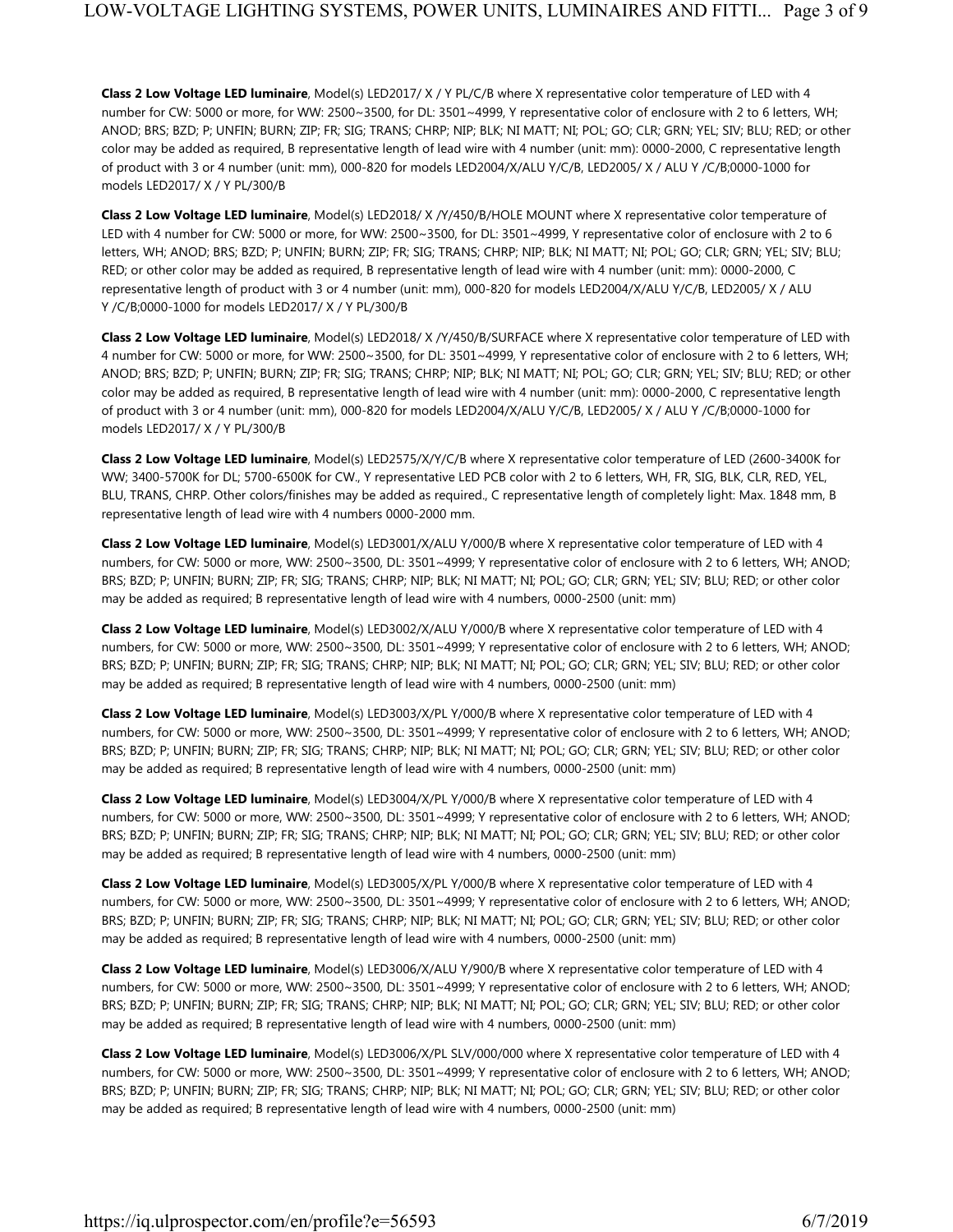**Class 2 Low Voltage LED luminaire**, Model(s) LED3006/X/PL Y/000/000 where X representative color temperature of LED with 4 numbers, for CW: 5000 or more, WW: 2500~3500, DL: 3501~4999; Y representative color of enclosure with 2 to 6 letters, WH; ANOD; BRS; BZD; P; UNFIN; BURN; ZIP; FR; SIG; TRANS; CHRP; NIP; BLK; NI MATT; NI; POL; GO; CLR; GRN; YEL; SIV; BLU; RED; or other color may be added as required; B representative length of lead wire with 4 numbers, 0000-2500 (unit: mm)

**Class 2 Low Voltage LED luminaire**, Model(s) LED3010/X/Y/000/B where X representative color temperature of LED with 4 number: 2600~6500 K for other series (2600~3400 K for WW; 3400-5700 K for DL; 5700~6500 K for CL); Y representative color of enclosure with 2 to 6 letters, WH; ANOD; BRS; BZD; P; UNFIN; BURN; ZIP; FR; SIG; TRANS; CHRP; NIP; BLK; NI MATT; NI; POL; GO; CLR; GRN; YEL; SIV; BLU; RED; ST; CHR; GL; ALU; STA ST; PL. Other colours/finishes may be added as required; C representative the length of completely lights.

**Class 2 Low Voltage LED luminaire**, Model(s) LED3011/X/Y/157L/000 where For LED3011 series X representative emitted color for BLU; RED; GRN; YEL. Or for LED3011 series and other series X representative color temperature of LED with 4 number for 2600~6500 K (2600~3400 K for WW; 3400-5700 K for DL; 5700-6500 K for CW), Y representative color of enclosure with 2 to 6 letters, WH; FR; SIG; TRANS; CHRP; BLK; CLR; GRN; YEL; SIV; BLU; RED;. Other colors/finishes may be added as required, C representative the length of completely lights. LED3011/X/Y/C/000: Max. 6, 0 m; LED3017/2700-5000/Y/C/000; LED3017/2700-5000/Y/158L/000; LED3017/2700-5000/Y/158R/000: 158 mm; LED3011/X/Y/157L/000; LED3011/X/Y/157R/000: 157 mm; LED3011/X/Y/167T/000; LED3017/2700-5000/Y/167T/000: 167 mm, B representative length of lead wire with 4 numerals, 0000-2000 (unit: mm).

**Class 2 Low Voltage LED luminaire**, Model(s) LED3011/X/Y/157R/000 where For LED3011 series X representative emitted color for BLU; RED; GRN; YEL. Or for LED3011 series and other series X representative color temperature of LED with 4 number for 2600~6500 K (2600~3400 K for WW; 3400-5700 K for DL; 5700-6500 K for CW), Y representative color of enclosure with 2 to 6 letters, WH; FR; SIG; TRANS; CHRP; BLK; CLR; GRN; YEL; SIV; BLU; RED;. Other colors/finishes may be added as required, C representative the length of completely lights. LED3011/X/Y/C/000: Max. 6, 0 m; LED3017/2700-5000/Y/C/000; LED3017/2700-5000/Y/158L/000; LED3017/2700-5000/Y/158R/000: 158 mm; LED3011/X/Y/157L/000; LED3011/X/Y/157R/000: 157 mm; LED3011/X/Y/167T/000; LED3017/2700-5000/Y/167T/000: 167 mm, B representative length of lead wire with 4 numerals, 0000-2000 (unit: mm).

**Class 2 Low Voltage LED luminaire**, Model(s) LED3011/X/Y/167T/000 where For LED3011 series X representative emitted color for BLU; RED; GRN; YEL. Or for LED3011 series and other series X representative color temperature of LED with 4 number for 2600~6500 K (2600~3400 K for WW; 3400-5700 K for DL; 5700-6500 K for CW), Y representative color of enclosure with 2 to 6 letters, WH; FR; SIG; TRANS; CHRP; BLK; CLR; GRN; YEL; SIV; BLU; RED;. Other colors/finishes may be added as required, C representative the length of completely lights. LED3011/X/Y/C/000: Max. 6, 0 m; LED3017/2700-5000/Y/C/000; LED3017/2700-5000/Y/158L/000; LED3017/2700-5000/Y/158R/000: 158 mm; LED3011/X/Y/157L/000; LED3011/X/Y/157R/000: 157 mm; LED3011/X/Y/167T/000; LED3017/2700-5000/Y/167T/000: 167 mm, B representative length of lead wire with 4 numerals, 0000-2000 (unit: mm).

**Class 2 Low Voltage LED luminaire**, Model(s) LED3011/X/Y/C/000 where For LED3011 series X representative emitted color for BLU; RED; GRN; YEL. Or for LED3011 series and other series X representative color temperature of LED with 4 number for 2600~6500 K (2600~3400 K for WW; 3400-5700 K for DL; 5700-6500 K for CW), Y representative color of enclosure with 2 to 6 letters, WH; FR; SIG; TRANS; CHRP; BLK; CLR; GRN; YEL; SIV; BLU; RED;. Other colors/finishes may be added as required, C representative the length of completely lights. LED3011/X/Y/C/000: Max. 6, 0 m; LED3017/2700-5000/Y/C/000; LED3017/2700-5000/Y/158L/000; LED3017/2700- 5000/Y/158R/000: 158 mm; LED3011/X/Y/157L/000; LED3011/X/Y/157R/000: 157 mm; LED3011/X/Y/167T/000; LED3017/2700- 5000/Y/167T/000: 167 mm, B representative length of lead wire with 4 numerals, 0000-2000 (unit: mm).

**Class 2 Low Voltage LED luminaire**, Model(s) LED3013/X/Y/C/B where X representative color temperature of LED with 4 number for 2600~6500 K (2600~3400 K for WW; 3400-5700 K for DL; 5700-6500 K for CW) ,Y representative color of enclosure with 2 to 6 letters, WH; FR; SIG; TRANS; CHRP; BLK; CLR; GRN; YEL; SIV; BLU; RED;. Other colors/finishes may be added as required, C representative the length of completely lights. LED3013/X/Y/C/B: Max. 4, 6 m; LED3015/X/Y/C/B: Max. 5 m, B representative length of lead wire with 4 numerals, 0000-2000 (unit: mm).

**Class 2 Low Voltage LED luminaire**, Model(s) LED3015/X/Y/C/B where X representative color temperature of LED with 4 number for 2600~6500 K (2600~3400 K for WW; 3400-5700 K for DL; 5700-6500 K for CW) ,Y representative color of enclosure with 2 to 6 letters, WH; FR; SIG; TRANS; CHRP; BLK; CLR; GRN; YEL; SIV; BLU; RED;. Other colors/finishes may be added as required, C representative the length of completely lights. LED3013/X/Y/C/B: Max. 4, 6 m; LED3015/X/Y/C/B: Max. 5 m, B representative length of lead wire with 4 numerals, 0000-2000 (unit: mm).

**Class 2 Low Voltage LED luminaire**, Model(s) LED3017/2700 5000/Y/158L/000 where For LED3011 series X representative emitted color for BLU; RED; GRN; YEL. Or for LED3011 series and other series X representative color temperature of LED with 4 number for 2600~6500 K (2600~3400 K for WW; 3400-5700 K for DL; 5700-6500 K for CW), Y representative color of enclosure with 2 to 6 letters, WH; FR; SIG; TRANS; CHRP; BLK; CLR; GRN; YEL; SIV; BLU; RED;. Other colors/finishes may be added as required, C representative the length of completely lights. LED3011/X/Y/C/000: Max. 6, 0 m; LED3017/2700-5000/Y/C/000; LED3017/2700-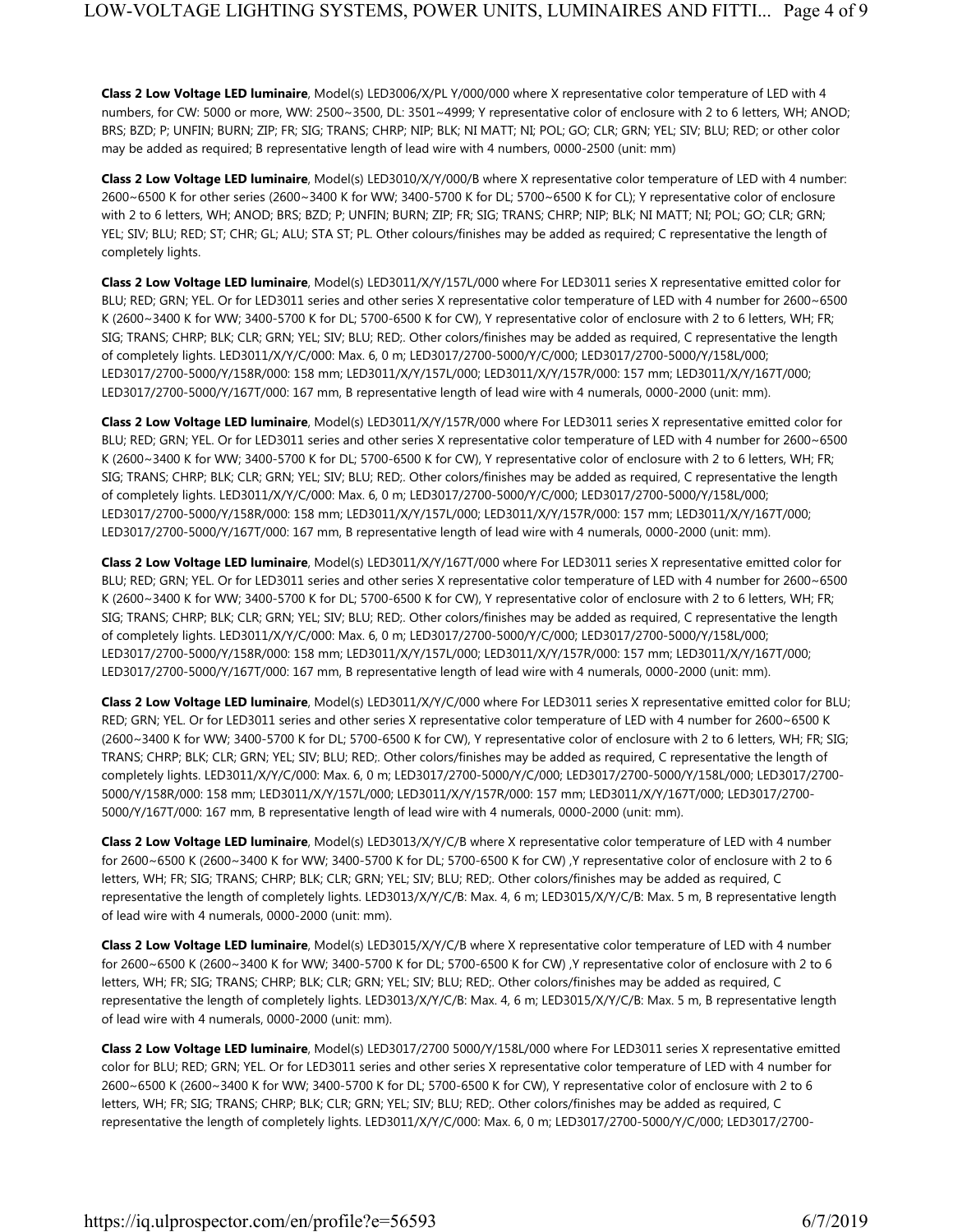5000/Y/158L/000; LED3017/2700-5000/Y/158R/000: 158 mm; LED3011/X/Y/157L/000; LED3011/X/Y/157R/000: 157 mm; LED3011/X/Y/167T/000; LED3017/2700-5000/Y/167T/000: 167 mm, B representative length of lead wire with 4 numerals, 0000-2000 (unit: mm

**Class 2 Low Voltage LED luminaire**, Model(s) LED3017/2700 5000/Y/C/000 where For LED3011 series X representative emitted color for BLU; RED; GRN; YEL. Or for LED3011 series and other series X representative color temperature of LED with 4 number for 2600~6500 K (2600~3400 K for WW; 3400-5700 K for DL; 5700-6500 K for CW), Y representative color of enclosure with 2 to 6 letters, WH; FR; SIG; TRANS; CHRP; BLK; CLR; GRN; YEL; SIV; BLU; RED;. Other colors/finishes may be added as required, C representative the length of completely lights. LED3011/X/Y/C/000: Max. 6, 0 m; LED3017/2700-5000/Y/C/000; LED3017/2700- 5000/Y/158L/000; LED3017/2700-5000/Y/158R/000: 158 mm; LED3011/X/Y/157L/000; LED3011/X/Y/157R/000: 157 mm; LED3011/X/Y/167T/000; LED3017/2700-5000/Y/167T/000: 167 mm, B representative length of lead wire with 4 numerals, 0000-2000 (unit: mm

**Class 2 Low Voltage LED luminaire**, Model(s) LED3017/2700-5000/Y/167T/000 where For LED3011 series X representative emitted color for BLU; RED; GRN; YEL. Or for LED3011 series and other series X representative color temperature of LED with 4 number for 2600~6500 K (2600~3400 K for WW; 3400-5700 K for DL; 5700-6500 K for CW), Y representative color of enclosure with 2 to 6 letters, WH; FR; SIG; TRANS; CHRP; BLK; CLR; GRN; YEL; SIV; BLU; RED;. Other colors/finishes may be added as required, C representative the length of completely lights. LED3011/X/Y/C/000: Max. 6, 0 m; LED3017/2700-5000/Y/C/000; LED3017/2700- 5000/Y/158L/000; LED3017/2700-5000/Y/158R/000: 158 mm; LED3011/X/Y/157L/000; LED3011/X/Y/157R/000: 157 mm; LED3011/X/Y/167T/000; LED3017/2700-5000/Y/167T/000: 167 mm, B representative length of lead wire with 4 numerals, 0000-2000 (unit: mm).

**Class 2 Low Voltage LED luminaire**, Model(s) LED3020/X/Y/C/B where X representative color temperature of LED with 4 number: 2600~6500 K for other series (2600~3400 K for WW; 3400-5700 K for DL; 5700~6500 K for CL); Y representative color of enclosure with 2 to 6 letters, WH; ANOD; BRS; BZD; P; UNFIN; BURN; ZIP; FR; SIG; TRANS; CHRP; NIP; BLK; NI MATT; NI; POL; GO; CLR; GRN; YEL; SIV; BLU; RED; ST; CHR; GL; ALU; STA ST; PL. Other colours/finishes may be added as required; C representative the length of completely lights. max. 1112mm; B representative length of lead wire with 4 numerals, 0000-2000 (unit: mm)

**Class 2 Low Voltage LED luminaire**, Model(s) LED4003/VX/PL Y/000/B where X representative color temperature of LED with 4 numbers, for CW: 5000 or more, WW: 2500~3500, DL: 3501~4999; Y representative color of enclosure with 2 to 6 letters, WH; ANOD; BRS; BZD; P; UNFIN; BURN; ZIP; FR; SIG; TRANS; CHRP; NIP; BLK; NI MATT; NI; POL; GO; CLR; GRN; YEL; SIV; BLU; RED; or other color may be added as required; B representative length of lead wire with 4 numbers, 0000-2500 (unit: mm)

**Class 2 Low Voltage LED luminaire**, Model(s) LED4004/X/PL Y/000/B where X representative color temperature of LED with 4 numbers, for CW: 5000 or more, WW: 2500~3500, DL: 3501~4999; Y representative color of enclosure with 2 to 6 letters, WH; ANOD; BRS; BZD; P; UNFIN; BURN; ZIP; FR; SIG; TRANS; CHRP; NIP; BLK; NI MATT; NI; POL; GO; CLR; GRN; YEL; SIV; BLU; RED; or other color may be added as required; B representative length of lead wire with 4 numbers, 0000-2500 (unit: mm)

**Class 2 Low Voltage LED luminaire**, Model(s) LED4005/X/PL Y/000/B where X representative color temperature of LED with 4 numbers, for CW: 5000 or more, WW: 2500~3500, DL: 3501~4999; Y representative color of enclosure with 2 to 6 letters, WH; ANOD; BRS; BZD; P; UNFIN; BURN; ZIP; FR; SIG; TRANS; CHRP; NIP; BLK; NI MATT; NI; POL; GO; CLR; GRN; YEL; SIV; BLU; RED; or other color may be added as required; B representative length of lead wire with 4 numbers, 0000-2500 (unit: mm)

**Class 2 Low Voltage LED luminaire**, Model(s) LED4006/X/PL Y/000/B where X representative color temperature of LED with 4 numbers, for CW: 5000 or more, WW: 2500~3500, DL: 3501~4999; Y representative color of enclosure with 2 to 6 letters, WH; ANOD; BRS; BZD; P; UNFIN; BURN; ZIP; FR; SIG; TRANS; CHRP; NIP; BLK; NI MATT; NI; POL; GO; CLR; GRN; YEL; SIV; BLU; RED; or other color may be added as required; B representative length of lead wire with 4 numbers, 0000-2500 (unit: mm)

**Class 2 Low Voltage LED luminaire**, Model(s) LED4007/X/PL Y/000/B wher X representative color temperature of LED with 4 numbers, for CW: 5000 or more, WW: 2500~3500, DL: 3501~4999; Y representative color of enclosure with 2 to 6 letters, WH; ANOD; BRS; BZD; P; UNFIN; BURN; ZIP; FR; SIG; TRANS; CHRP; NIP; BLK; NI MATT; NI; POL; GO; CLR; GRN; YEL; SIV; BLU; RED; or other color may be added as required; B representative length of lead wire with 4 numbers, 0000-2500 (unit: mm)

**Class 2 Low Voltage LED luminaire**, Model(s) LED4009/X/ALU Y/000/B where X representative color temperature of LED with 4 numbers, for CW: 5000 or more, WW: 2500~3500, DL: 3501~4999; Y representative color of enclosure with 2 to 6 letters, WH; ANOD; BRS; BZD; P; UNFIN; BURN; ZIP; FR; SIG; TRANS; CHRP; NIP; BLK; NI MATT; NI; POL; GO; CLR; GRN; YEL; SIV; BLU; RED; or other color may be added as required; B representative length of lead wire with 4 numbers, 0000-2500 (unit: mm)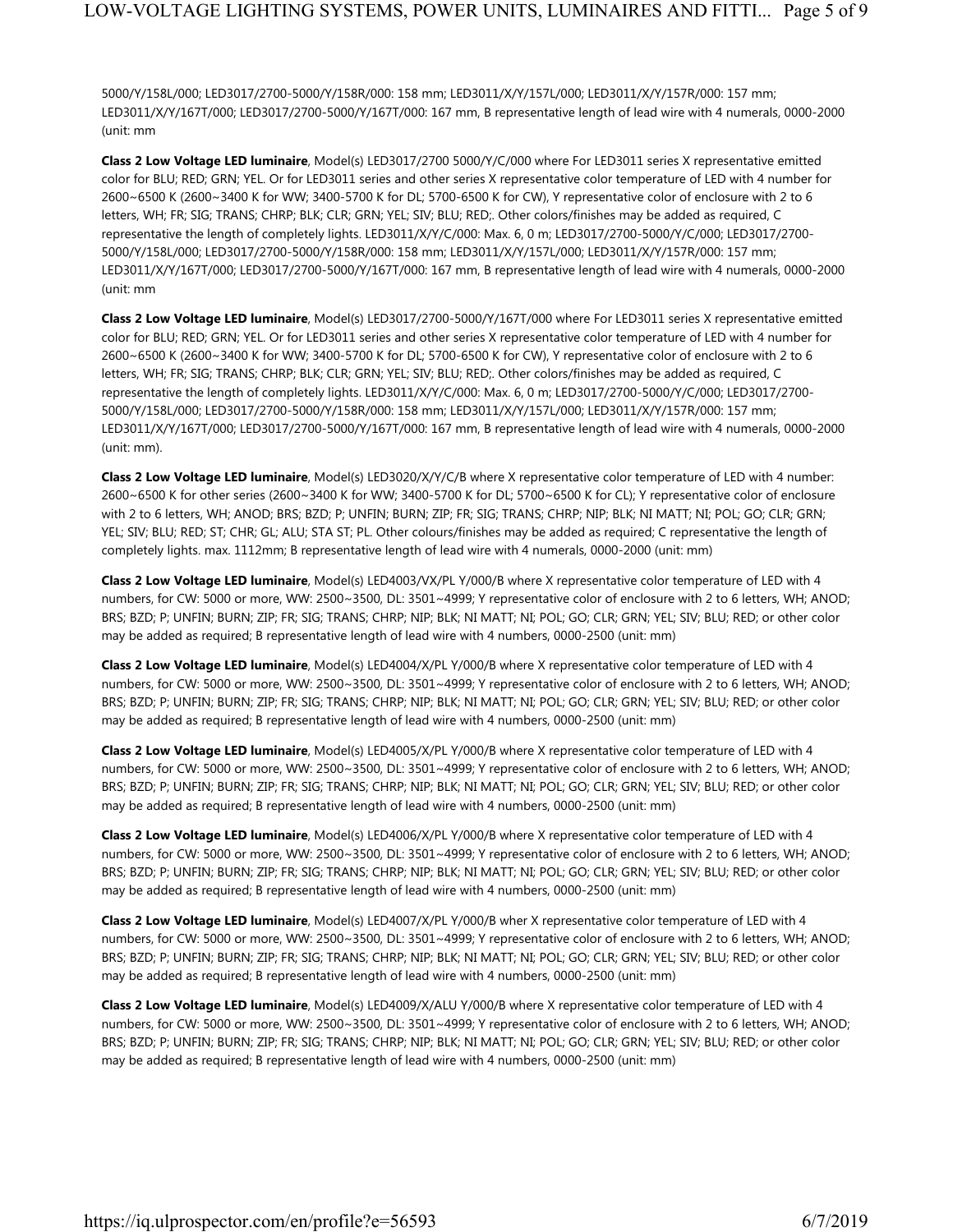**Class 2 Low Voltage LED luminaire**, Model(s) LED4012/X/Y/000/B where X representative color temperature of LED with 4 number: 2600~6500 K for other series (2600~3400 K for WW; 3400-5700 K for DL; 5700~6500 K for CL); Y representative color of enclosure with 2 to 6 letters, WH; ANOD; BRS; BZD; P; UNFIN; BURN; ZIP; FR; SIG; TRANS; CHRP; NIP; BLK; NI MATT; NI; POL; GO; CLR; GRN; YEL; SIV; BLU; RED; ST; CHR; GL; ALU; STA ST; PL. Other colours/finishes may be added as required; C representative the length of completely lights.

**Class 2 Low Voltage LED luminaire**, Model(s) LED4014/X/Y/000/B where X representative color temperature of LED with 4 number: 2600~6500 K for other series (2600~3400 K for WW; 3400-5700 K for DL; 5700~6500 K for CL); Y representative color of enclosure with 2 to 6 letters, WH; ANOD; BRS; BZD; P; UNFIN; BURN; ZIP; FR; SIG; TRANS; CHRP; NIP; BLK; NI MATT; NI; POL; GO; CLR; GRN; YEL; SIV; BLU; RED; ST; CHR; GL; ALU; STA ST; PL. Other colours/finishes may be added as required; C representative the length of completely lights.

**LED Low-Voltage Luminaires**, Model(s) LED3027/2700-5000/Y/000/B Where Y representative color of enclosure with 2 to 6 letters, WH; ANOD; BRS; BZD; P; UNFIN; BURN; ZIP; FR; SIG; TRANS; CHRP; NIP; BLK; NI MATT; NI; POL; GO; CLR; GRN; YEL; SIV; BLU; RED; or other color may be added as required; B representative length of lead wire with 4 numbers 0000-2000 (unit: mm).

**LED Low-Voltage Luminaires, cabinet-mount, Class 2 Luminaires**, Model(s) LED2027/X/Y/C/B(@), LED2032/X/Y/C/B(@), LED2033/X/Y/C/B(@), LED3021/X/Y/C/B(@)

**LED Low-Voltage Luminaires, Cabinet-Mounted, Class 2 Luminaires**, Model(s) LED2029/X/Y/C/B(@), LED2030/X/Y/C/B(@), LED2034/X/Y/C/B(@), LED2035/X/Y/C/B(@), LED2037/X/Y/C/B(@), LED2043/X/Y/C/B(@), LED2045/X/Y/C/B(@), LED3023/X/Y/C/B (@), LED3025/X/Y/C/B(@), LED3028/X/Y/C/B(@)

**LED Low-Voltage Luminaires, Recess-mounted cabinet luminaires, Class 2 Luminaires**, Model(s) LED2025/X/Y/C/B(@), LED2026/X/Y/C/B(@), LED2039/X/Y/C/B(@), LED2040/X/Y/C/B(@), LED3022/X/Y/C/B(@), LED3024/X/Y/C/B(@)

**LED Low-Voltage Luminaires, Recess-mounted cabinet, Class 2 Luminaires**, Model(s) LED2022/X/Y/C/B(@), LED2023/X/Y/C/B (@), LED2036/X/Y/C/B(@), LED2047/X/Y/C/B, LED2048/X/Y/C/B, LED3038/X/Y/C/B, LED3039/X/Y/C/B

**LED Low-Voltage Luminaires, Surface Mounted, Class 2 Luminaires**, Model(s) LED2041/X/Y/C/B Where X representative color temperature of LED with 4 numbers for CW: 5000 or more, WW: 2500~3500 and DL: 3501~4999; Y representative color of enclosure with 2 to 6 letters, WH; ANOD; BRS; BZD; P; UNFIN; BURN; ZIP; FR; SIG; TRANS; CHRP; NIP; BLK; NI MATT; NI; POL; GO; CLR; GRN; YEL; SIV; BLU; RED; or other color may be added as required; C representative length of product with 3 or 4 number (unit: mm), 000- 5000; B representative length of lead wire with 4 number 0000-2000 (unit: mm)

**LED Low-Voltage Luminaires, Surface Mounted, Class 2 Luminaires**, Model(s) LED2042/X/Y/C/B Where X representative color temperature of LED with 4 numbers for CW: 5000 or more, WW: 2500~3500 and DL: 3501~4999; Y representative color of enclosure with 2 to 6 letters, WH; ANOD; BRS; BZD; P; UNFIN; BURN; ZIP; FR; SIG; TRANS; CHRP; NIP; BLK; NI MATT; NI; POL; GO; CLR; GRN; YEL; SIV; BLU; RED; or other color may be added as required; C representative length of product with 3 or 4 number (unit: mm), 000- 5000; B representative length of lead wire with 4 number 0000-2000 (unit: mm)

**LED Low-Voltage Luminaires, Surface Mounted, Class 2 Luminaires**, Model(s) LED2050/X/Y/C/B, LED2051/X/Y/C/B, LED3028/X/Y/C/B(@)

**LED Low-Voltage Luminaires, Surface Mounted, Class 2 Luminaires**, Model(s) LED3030/X/Y/C/B Where X representative color temperature of LED with 4 numbers for CW: 5000 or more, WW: 2500~3500 and DL: 3501~4999; Y representative color of enclosure with 2 to 6 letters, WH; ANOD; BRS; BZD; P; UNFIN; BURN; ZIP; FR; SIG; TRANS; CHRP; NIP; BLK; NI MATT; NI; POL; GO; CLR; GRN; YEL; SIV; BLU; RED; or other color may be added as required; C representative length of product with 3 or 4 number (unit: mm), 000- 5000; B representative length of lead wire with 4 number 0000-2000 (unit: mm)

**LED Low-Voltage Luminaires, Surface Mounted, Class 2 Luminaires**, Model(s) LED3031/X/Y/C/B Where X representative color temperature of LED with 4 numbers for CW: 5000 or more, WW: 2500~3500 and DL: 3501~4999; Y representative color of enclosure with 2 to 6 letters, WH; ANOD; BRS; BZD; P; UNFIN; BURN; ZIP; FR; SIG; TRANS; CHRP; NIP; BLK; NI MATT; NI; POL; GO; CLR; GRN; YEL; SIV; BLU; RED; or other color may be added as required; C representative length of product with 3 or 4 number (unit: mm), 000- 5000; B representative length of lead wire with 4 number 0000-2000 (unit: mm)

**LED Low-Voltage Luminaires, Surface Mounted, Class 2 Luminaires**, Model(s) LED3032/X/Y/C/B Where X representative color temperature of LED with 4 numbers for CW: 5000 or more, WW: 2500~3500 and DL: 3501~4999; Y representative color of enclosure with 2 to 6 letters, WH; ANOD; BRS; BZD; P; UNFIN; BURN; ZIP; FR; SIG; TRANS; CHRP; NIP; BLK; NI MATT; NI; POL; GO; CLR; GRN; YEL; SIV; BLU; RED; or other color may be added as required; C representative length of product with 3 or 4 number (unit: mm), 000- 5000; B representative length of lead wire with 4 number 0000-2000 (unit: mm)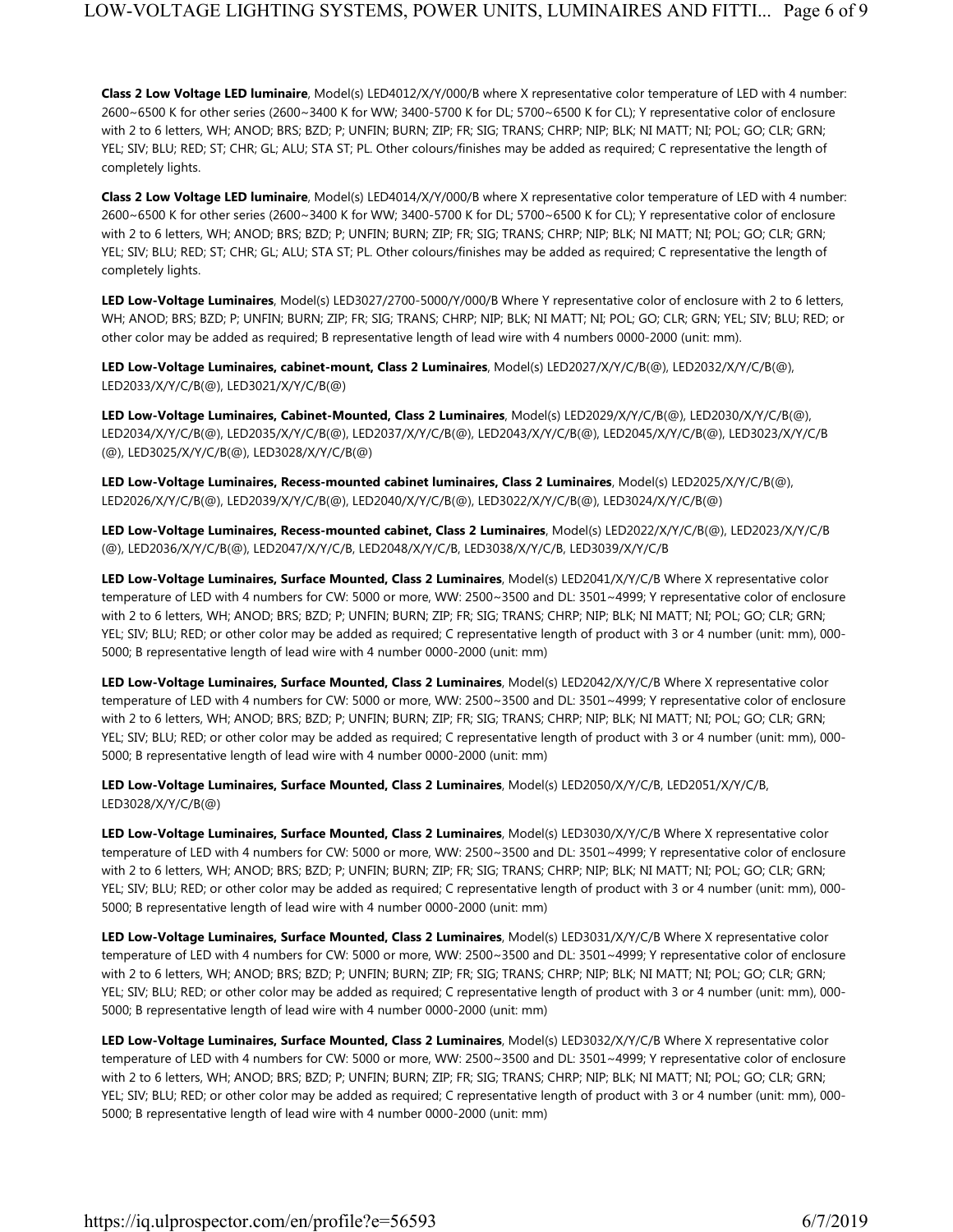#### **LED Low-Voltage Luminaires, Surface Mounted, Class 2 Luminaires**, Model(s) LED3035/X/Y/C/B, LED3036/X/Y/C/B

**LED Low-Voltage Luminaires, Surface Mounted, Class 2 Luminaires, Models**, Model(s) LED2029/X/Y/C/B(@), LED2030/X/Y/C/B (@), LED2037/X/Y/C/B(@), LED2043/X/Y/C/B(@), LED2045/X/Y/C/B(@)

**LED Low-Voltage Luminaires, Undercabinet-Mounted, Class 2 Luminaires**, Model(s) LED2022/X/Y/C/B(@), LED2023/X/Y/C/B(@), LED2025/X/Y/C/B(@), LED2026/X/Y/C/B(@), LED2027/X/Y/C/B(@), LED2032/X/Y/C/B(@), LED2033/X/Y/C/B(@), LED2034/X/Y/C/B (@), LED2035/X/Y/C/B(@), LED2036/X/Y/C/B(@), LED2039/X/Y/C/B(@), LED2040/X/Y/C/B(@), LED3021/X/Y/C/B(@), LED3022/X/Y/C/B(@), LED3023/X/Y/C/B(@), LED3024/X/Y/C/B(@), LED3025/X/Y/C/B(@)

**Low Voltage LED luminaire**, Model(s) LED2013/RED/Y/C/B where X representative color temperature of LED with 4 numbers for CW: 5000 or more, WW: 2500~3500 and DL: 3501~4999; Y representative color of enclosure with 2 to 6 letters, WH; ANOD; BRS; BZD; P; UNFIN; BURN; ZIP; FR; SIG; TRANS; CHRP; NIP; BLK; NI MATT; NI; POL; GO; CLR; GRN; YEL; SIV; BLU; RED; or other color may be added as required; B representative length of lead wire with 4 number 0000-2000 (unit: mm); C representative length of product with 4 number (unit: mm),0000-5000

**Low Voltage LED luminaire**, Model(s) LED2013/X/Y/C/B where X representative color temperature of LED with 4 numbers for CW: 5000 or more, WW: 2500~3500 and DL: 3501~4999; Y representative color of enclosure with 2 to 6 letters, WH; ANOD; BRS; BZD; P; UNFIN; BURN; ZIP; FR; SIG; TRANS; CHRP; NIP; BLK; NI MATT; NI; POL; GO; CLR; GRN; YEL; SIV; BLU; RED; or other color may be added as required; B representative length of lead wire with 4 number 0000-2000 (unit: mm); C representative length of product with 4 number (unit: mm),0000-5000

**Low Voltage LED luminaire**, Model(s) LED2014/RGB/Y/C/B where X representative color temperature of LED with 4 numbers for CW: 5000 or more, WW: 2500~3500 and DL: 3501~4999; Y representative color of enclosure with 2 to 6 letters, WH; ANOD; BRS; BZD; P; UNFIN; BURN; ZIP; FR; SIG; TRANS; CHRP; NIP; BLK; NI MATT; NI; POL; GO; CLR; GRN; YEL; SIV; BLU; RED; or other color may be added as required; B representative length of lead wire with 4 number 0000-2000 (unit: mm); C representative length of product with 4 number (unit: mm),0000-5000

**Low Voltage LED luminaire**, Model(s) LED2015/RED/Y/C/B where X representative color temperature of LED with 4 numbers for CW: 5000 or more, WW: 2500~3500 and DL: 3501~4999; Y representative color of enclosure with 2 to 6 letters, WH; ANOD; BRS; BZD; P; UNFIN; BURN; ZIP; FR; SIG; TRANS; CHRP; NIP; BLK; NI MATT; NI; POL; GO; CLR; GRN; YEL; SIV; BLU; RED; or other color may be added as required; B representative length of lead wire with 4 number 0000-2000 (unit: mm); C representative length of product with 4 number (unit: mm), 0000-3000

**Low Voltage LED luminaire**, Model(s) LED2015/X/Y/C/B where X representative color temperature of LED with 4 numbers for CW: 5000 or more, WW: 2500~3500 and DL: 3501~4999; Y representative color of enclosure with 2 to 6 letters, WH; ANOD; BRS; BZD; P; UNFIN; BURN; ZIP; FR; SIG; TRANS; CHRP; NIP; BLK; NI MATT; NI; POL; GO; CLR; GRN; YEL; SIV; BLU; RED; or other color may be added as required; B representative length of lead wire with 4 number 0000-2000 (unit: mm); C representative length of product with 4 number (unit: mm), 0000-3000

**Low Voltage LED luminaire**, Model(s) LED2016/RGB/Y/C/B where X representative color temperature of LED with 4 numbers for CW: 5000 or more, WW: 2500~3500 and DL: 3501~4999; Y representative color of enclosure with 2 to 6 letters, WH; ANOD; BRS; BZD; P; UNFIN; BURN; ZIP; FR; SIG; TRANS; CHRP; NIP; BLK; NI MATT; NI; POL; GO; CLR; GRN; YEL; SIV; BLU; RED; or other color may be added as required; B representative length of lead wire with 4 number 0000-2000 (unit: mm); C representative length of product with 4 number (unit: mm), 0000-3000

**Low Voltage LED luminaire**, Model(s) LED2020/X/Y/000/B where X representative emitted color temperature of LED with 4 number: 2600~6500 K for LED2020 series (2600~3400 K for WW; 3400-5700 K for DL; 5700~6500 K for CL); Y representative color of enclosure with 2 to 6 letters, WH; ANOD; BRS; BZD; P; UNFIN; BURN; ZIP; FR; SIG; TRANS; CHRP; NIP; BLK; NI MATT; NI; POL; GO; CLR; GRN; YEL; SIV; BLU; RED; ST; CHR; GL; ALU; STA ST; PL. Other colors /finishes may be added as required; B representative length of lead wire with 4 numerals

**Low Voltage LED luminaire**, Model(s) LED4016/X/Y/000/B where X representative emitted color temperature of LED with 4 number: 2600~4000 K for LED4016 series; Y representative color of enclosure with 2 to 6 letters, WH; ANOD; BRS; BZD; P; UNFIN; BURN; ZIP; FR; SIG; TRANS; CHRP; NIP; BLK; NI MATT; NI; POL; GO; CLR; GRN; YEL; SIV; BLU; RED; ST; CHR; GL; ALU; STA ST; PL. Other colors /finishes may be added as required; B representative length of lead wire with 4 numerals, 0000-2000 (unit: mm)

**Low-voltage LED luminaire**, Model(s) LED2019/X/Y/000/B where X representative color temperature of LED with 4 number: 2600~6500 K for other series (2600~3400 K for WW; 3400-5700 K for DL; 5700~6500 K for CL); Y representative color of enclosure with 2 to 6 letters, WH; ANOD; BRS; BZD; P; UNFIN; BURN; ZIP; FR; SIG; TRANS; CHRP; NIP; BLK; NI MATT; NI; POL; GO; CLR; GRN; YEL; SIV; BLU; RED; ST; CHR; GL; ALU; STA ST; PL. Other colours/finishes may be added as required; B representative length of lead wire with 4 numerals, 0000-2000 (unit: mm).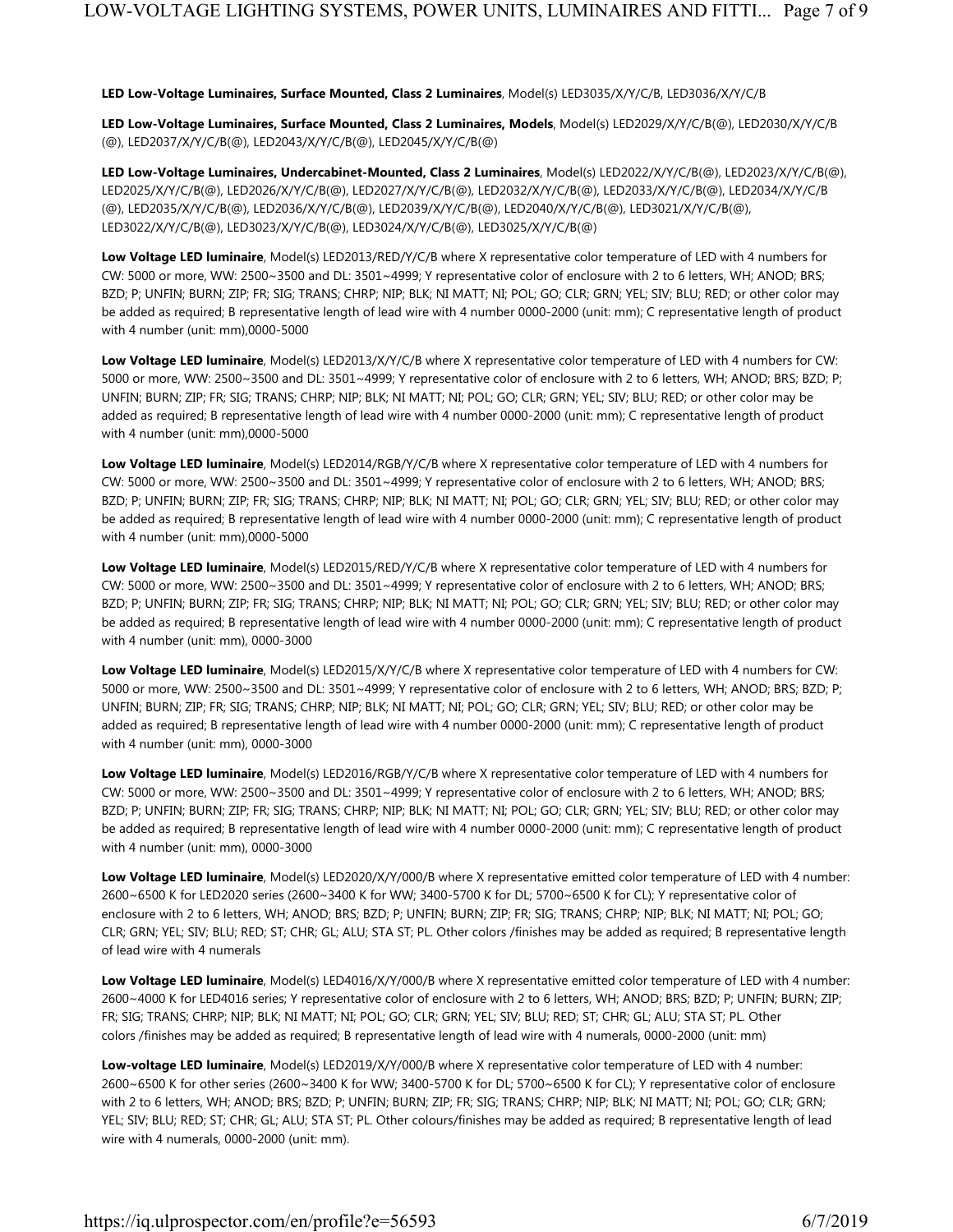**Low-voltage LED luminaire**, Model(s) LED2021/X/Y/562/B where X representative color temperature of LED with 4 number: 2600~6500 K for other series (2600~3400 K for WW; 3400-5700 K for DL; 5700~6500 K for CL); Y representative color of enclosure with 2 to 6 letters, WH; ANOD; BRS; BZD; P; UNFIN; BURN; ZIP; FR; SIG; TRANS; CHRP; NIP; BLK; NI MATT; NI; POL; GO; CLR; GRN; YEL; SIV; BLU; RED; ST; CHR; GL; ALU; STA ST; PL. Other colours/finishes may be added as required; B representative length of lead wire with 4 numerals, 0000-2000.

**Low-voltage LED luminaire**, Model(s) LED2021/X/Y/862/B where X representative color temperature of LED with 4 number: 2600~6500 K for other series (2600~3400 K for WW; 3400-5700 K for DL; 5700~6500 K for CL); Y representative color of enclosure with 2 to 6 letters, WH; ANOD; BRS; BZD; P; UNFIN; BURN; ZIP; FR; SIG; TRANS; CHRP; NIP; BLK; NI MATT; NI; POL; GO; CLR; GRN; YEL; SIV; BLU; RED; ST; CHR; GL; ALU; STA ST; PL. Other colours/finishes may be added as required; B representative length of lead wire with 4 numerals, 0000-2000.

**Low-voltage LED luminaire**, Model(s) LED2021/X/Y1162/B where X representative color temperature of LED with 4 number: 2600~6500 K for other series (2600~3400 K for WW; 3400-5700 K for DL; 5700~6500 K for CL); Y representative color of enclosure with 2 to 6 letters, WH; ANOD; BRS; BZD; P; UNFIN; BURN; ZIP; FR; SIG; TRANS; CHRP; NIP; BLK; NI MATT; NI; POL; GO; CLR; GRN; YEL; SIV; BLU; RED; ST; CHR; GL; ALU; STA ST; PL. Other colours/finishes may be added as required; B representative length of lead wire with 4 numerals, 0000-2000.

**Low-voltage LED luminaire**, Model(s) LED3009/X/Y/00/B where X representative color temperature of LED with 4 number: 2600~6500 K for other series (2600~3400 K for WW; 3400-5700 K for DL; 5700~6500 K for CL); Y representative color of enclosure with 2 to 6 letters, WH; ANOD; BRS; BZD; P; UNFIN; BURN; ZIP; FR; SIG; TRANS; CHRP; NIP; BLK; NI MATT; NI; POL; GO; CLR; GRN; YEL; SIV; BLU; RED; ST; CHR; GL; ALU; STA ST; PL. Other colours/finishes may be added as required; B representative length of lead wire with 4 numerals, 0000-2000.

**Low-voltage LED luminaire**, Model(s) LED3009/X/Y/IR/B where X representative color temperature of LED with 4 number: 2600~6500 K for other series (2600~3400 K for WW; 3400-5700 K for DL; 5700~6500 K for CL); Y representative color of enclosure with 2 to 6 letters, WH; ANOD; BRS; BZD; P; UNFIN; BURN; ZIP; FR; SIG; TRANS; CHRP; NIP; BLK; NI MATT; NI; POL; GO; CLR; GRN; YEL; SIV; BLU; RED; ST; CHR; GL; ALU; STA ST; PL. Other colours/finishes may be added as required; B representative length of lead wire with 4 numerals, 0000-2000.

**Low-voltage LED luminaire**, Model(s) LED3018/X/Y/450/REC/B where X representative color temperature of LED with 4 number: 2600~6500 K for other series (2600~3400 K for WW; 3400-5700 K for DL; 5700~6500 K for CL); Y representative color of enclosure with 2 to 6 letters, WH; ANOD; BRS; BZD; P; UNFIN; BURN; ZIP; FR; SIG; TRANS; CHRP; NIP; BLK; NI MATT; NI; POL; GO; CLR; GRN; YEL; SIV; BLU; RED; ST; CHR; GL; ALU; STA ST; PL. Other colours/finishes may be added as required; B representative length of lead wire with 4 numerals, 0000-2000 (unit: mm).

**Low-voltage LED luminaire**, Model(s) LED3018/X/Y/450/SUR/B where X representative color temperature of LED with 4 number: 2600~6500 K for other series (2600~3400 K for WW; 3400-5700 K for DL; 5700~6500 K for CL); Y representative color of enclosure with 2 to 6 letters, WH; ANOD; BRS; BZD; P; UNFIN; BURN; ZIP; FR; SIG; TRANS; CHRP; NIP; BLK; NI MATT; NI; POL; GO; CLR; GRN; YEL; SIV; BLU; RED; ST; CHR; GL; ALU; STA ST; PL. Other colours/finishes may be added as required; B representative length of lead wire with 4 numerals, 0000-2000 (unit: mm).

**Low-voltage LED luminaire**, Model(s) LED3019/X/Y/C/B where X representative color temperature of LED with 4 number: 2600~4000 K for LED3019 series; 2600~6500 K for other series (2600~3400 K for WW; 3400-5700 K for DL; 5700~6500 K for CL); Y representative color of enclosure with 2 to 6 letters, WH; ANOD; BRS; BZD; P; UNFIN; BURN; ZIP; FR; SIG; TRANS; CHRP; NIP; BLK; NI MATT; NI; POL; GO; CLR; GRN; YEL; SIV; BLU; RED; ST; CHR; GL; ALU; STA ST; PL. Other colors/finishes may be added as required; C representative the length of completely lights. Max. 1112 mm for Model LED3019/X/Y/C/B; B representative length of lead wire with 4 numerals, 0000-2000 (unit: mm).

**Low-voltage LED luminaire**, Model(s) LED3021/X/Y/C/B/REC where X representative emitted color or color temperature with 2-3 alphabetical letters; Y representative color of enclosure with 2 to 6 alphabetical letters; C representative the length of completely lights with 3-4 numerals; B representative length of lead wire with 4 numerals.

**Low-voltage LED luminaire**, Model(s) LED4010/X/Y/S/Z/B where X representative color temperature of LED with 4 number: 2600~6500 K for other series (2600~3400 K for WW; 3400-5700 K for DL; 5700~6500 K for CL); Y representative color of enclosure with 2 to 6 letters, WH; ANOD; BRS; BZD; P; UNFIN; BURN; ZIP; FR; SIG; TRANS; CHRP; NIP; BLK; NI MATT; NI; POL; GO; CLR; GRN; YEL; SIV; BLU; RED; ST; CHR; GL; ALU; STA ST; PL. Other colours/finishes may be added as required; B representative length of lead wire with 4 numerals, 0000-2000 (unit: mm); S representative the stackable LED light quantity: Max 8 Pcs; Z representative the spacer quantity: Max 4 Pcs.